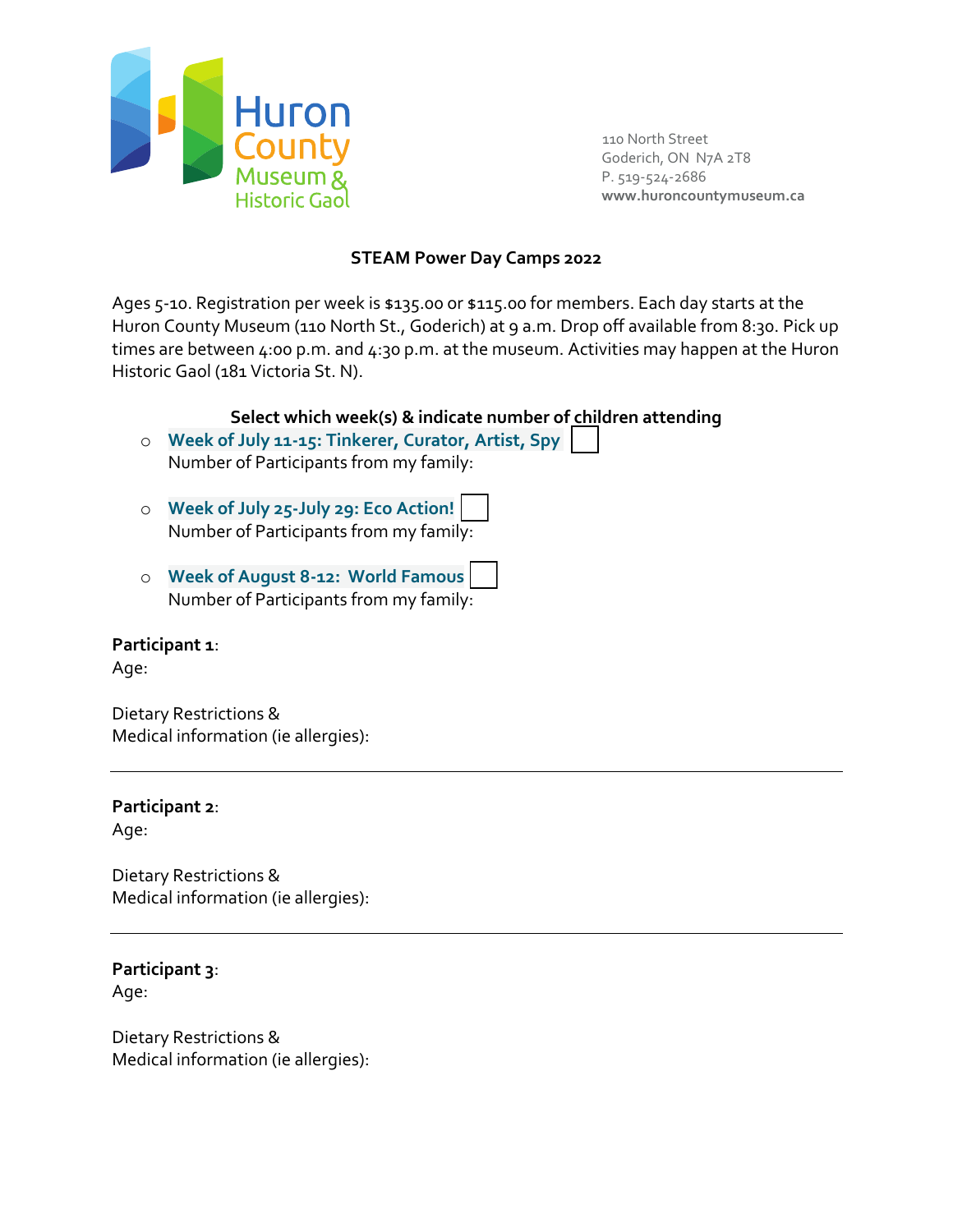

110 North Street Goderich, ON N7A 2T8 P. 519-524-2686 **www.huroncountymuseum.ca**

Any dates my child(ren) will NOT attend camp or will arrive after drop off/be picked up before pick-up time:

Primary Parent or Guardian's Name: Address: Telephone Number: Email Address or alternate contact:

Alternate Emergency Contact:

Emergency phone # for alternate contact:

Will the child be dropped off and picked up by you every day?  $YES$   $\Box$  NO If NO, who will be picking up your child?

I consent that my child be photographed while participating in the Huron County Museum's 2022 STEAM Power camp. I further authorize that the photograph(s) may be published for various purposes and in a variety of forms, including, but not limited to, social media, website, or print publications for promoting the program.

| VECI<br>- ר | NΟ |  |
|-------------|----|--|
|             |    |  |

I have provided the Huron County Museum with all necessary medical information. I hereby authorize the operators of this program to secure medical care for my child in case of emergency.

I understand that the County of Huron will take all reasonable steps to provide care and safety for each child and acknowledge that the County of Huron, its officers, employees, agents and volunteers shall not be responsible for any injury, loss, damage or harm to any child and/or his/her property during the course of any activity which is part of the above program, including travelling to and from its facilities.

I understand that I may be required to pick up my child earlier than expected if the program leader determines that my child is acting in a manner that is disruptive to other participants.

Parent/Guardian's Signature: Date: